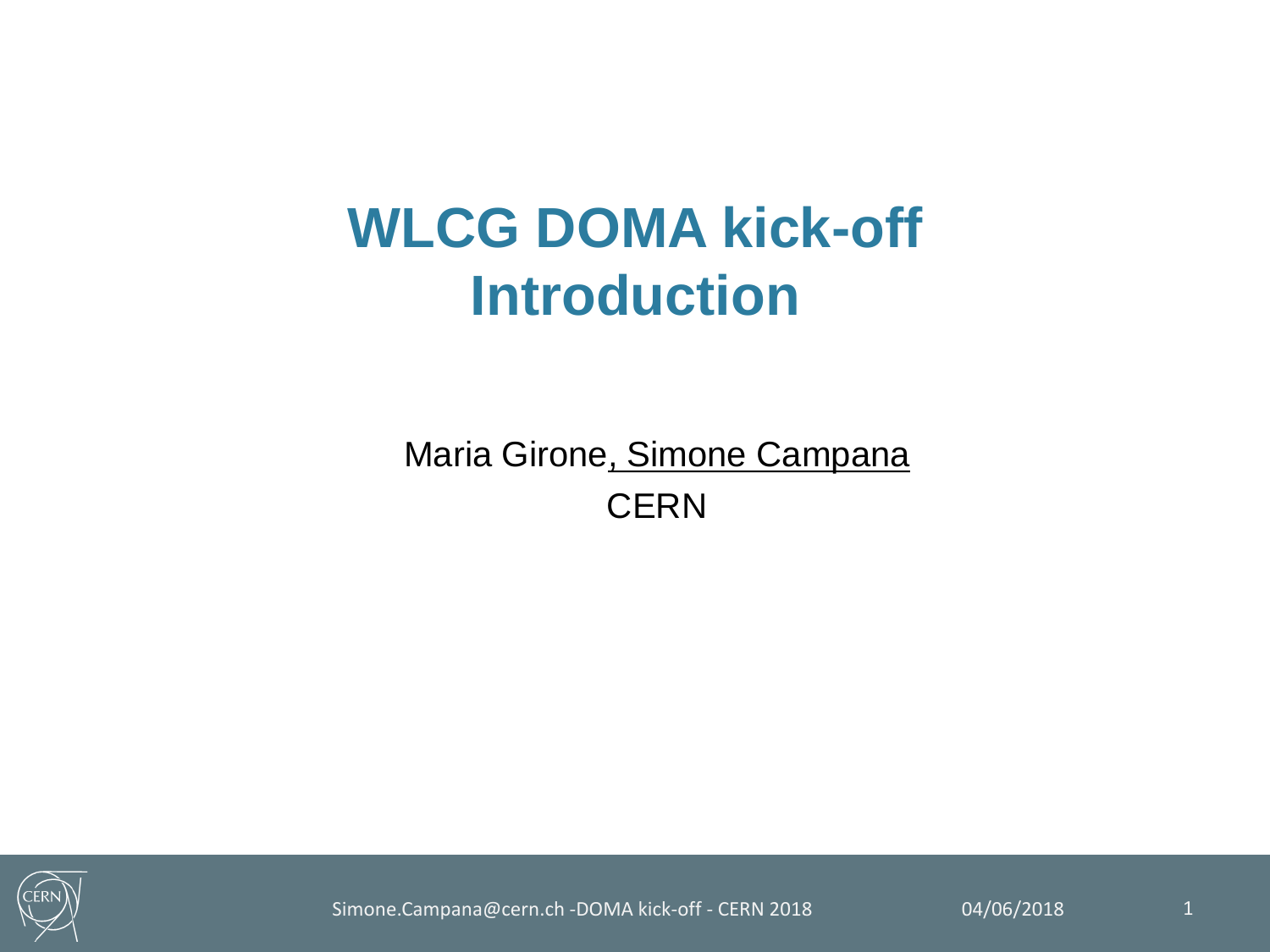### **From Napoli: DOMA Q&A**

#### **• Data Management and Provisioning Systems**

- $\triangleright$  Pursue commonality in experiment data management systems. Rucio being a very promising candidate as common solution between ATLAS and CMS
- $\triangleright$  Implement common functionalities in a common middleware layer (see FTS for example)
- Geographically distributed storage services: evolve existing technologies (dCache, EOS, ..) to "advanced data federations"
	- $\triangleright$  Performance, impact of latency/bandwidth, QoS, notification mechanism, deployment model, operation model
- **EXECONTER CONTERT CONTERENT CONTERENT CONTERENT CONTERENT CONTERENT CONTERENT CONTERENT CONTERENT CONTERENT CONTERENT CONTERENT CONTERENT CONTERENT CONTERENT CONTE** 
	- $\triangleright$  Protocols, granularity, methodology
- Data Federation Protocols
	- $\triangleright$  From short/medium term gridFTP replacement to longer term token based system

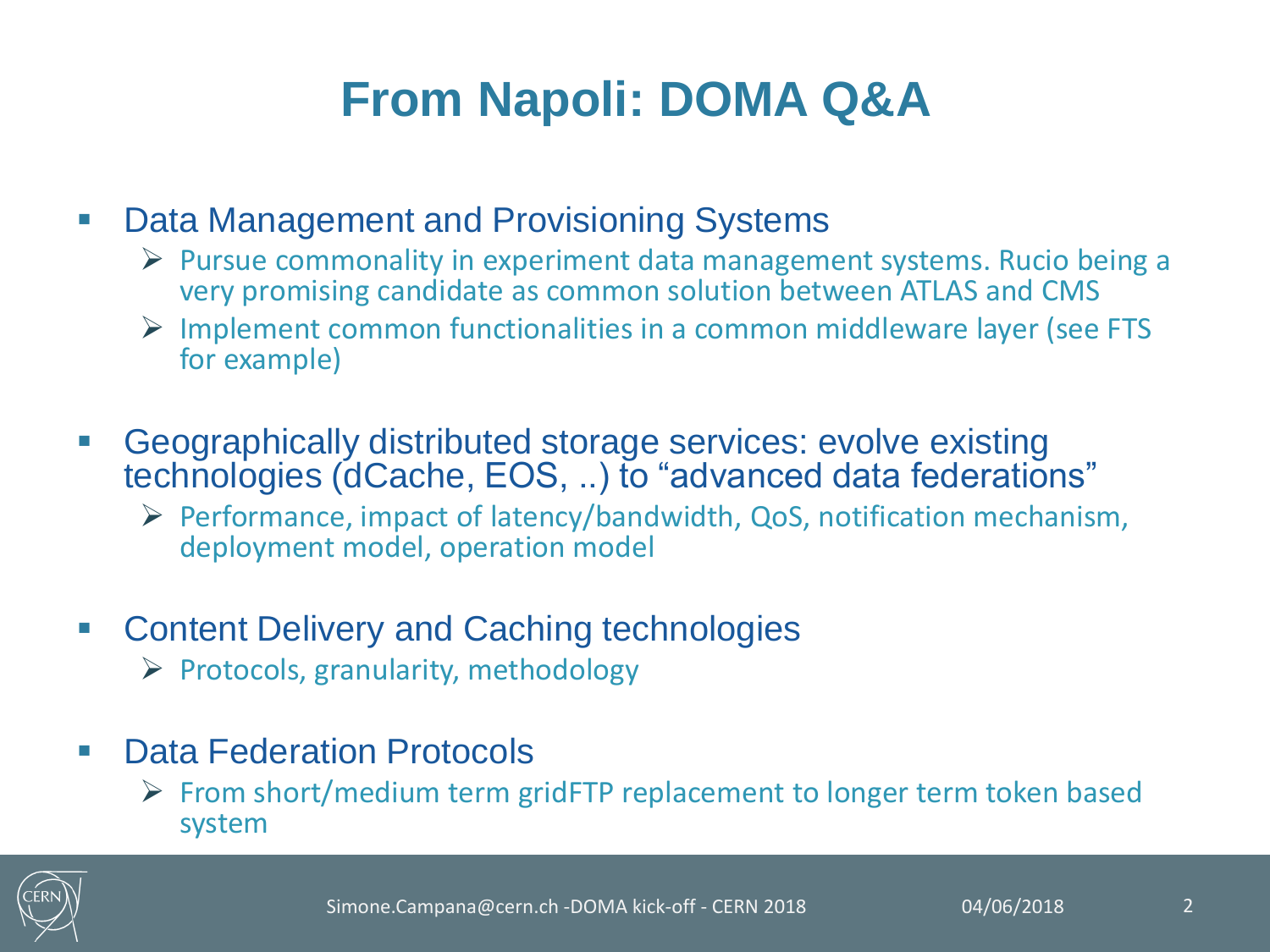## **From Napoli: Trends from Workload Management session**





- The tape budget is something we can not shrink significantly
	- "virtual data" makes no sense given the high CPU cost of reconstruction.
- Disk is  $\sim$ x5 more expensive than tape.
- $\Rightarrow$  The best bet for reducing storage budget is to rely more on tape and less on disk.



#### End to End content delivery Hot/Warm/Cold storage

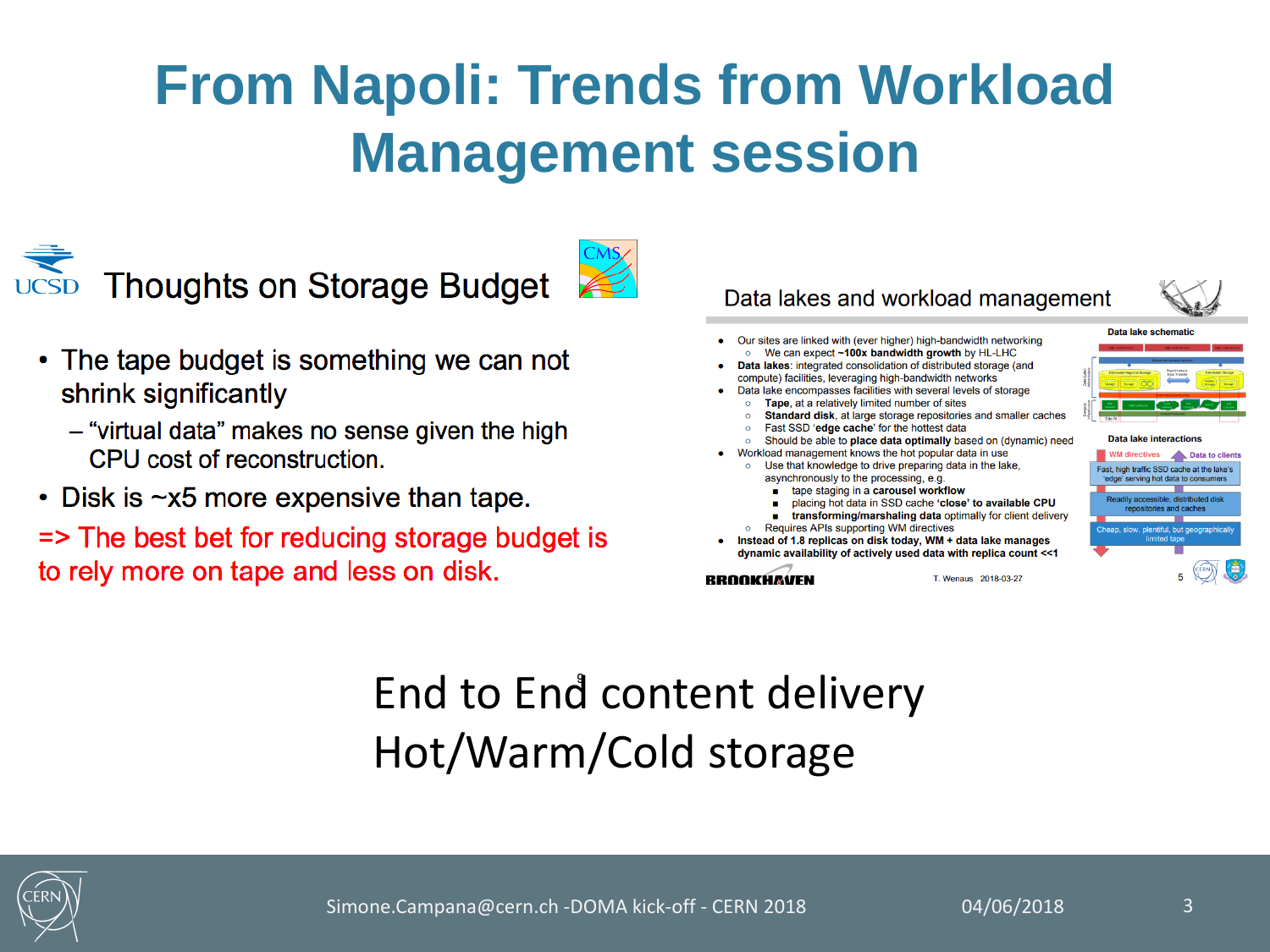### **From Napoli: Next steps**

- **Example 2 Create a Data Organization Management Access** evolution project:
	- $\triangleright$  keep track of developments and advancements in all DOMA areas
	- $\triangleright$  provide a forum to discuss ideas
	- $\triangleright$  foster interoperability of solutions
	- an umbrella for stakeholders, national initiatives, EU projects, already existing working groups
- Stakeholders: experiments, middleware developers and storage providers, facilities

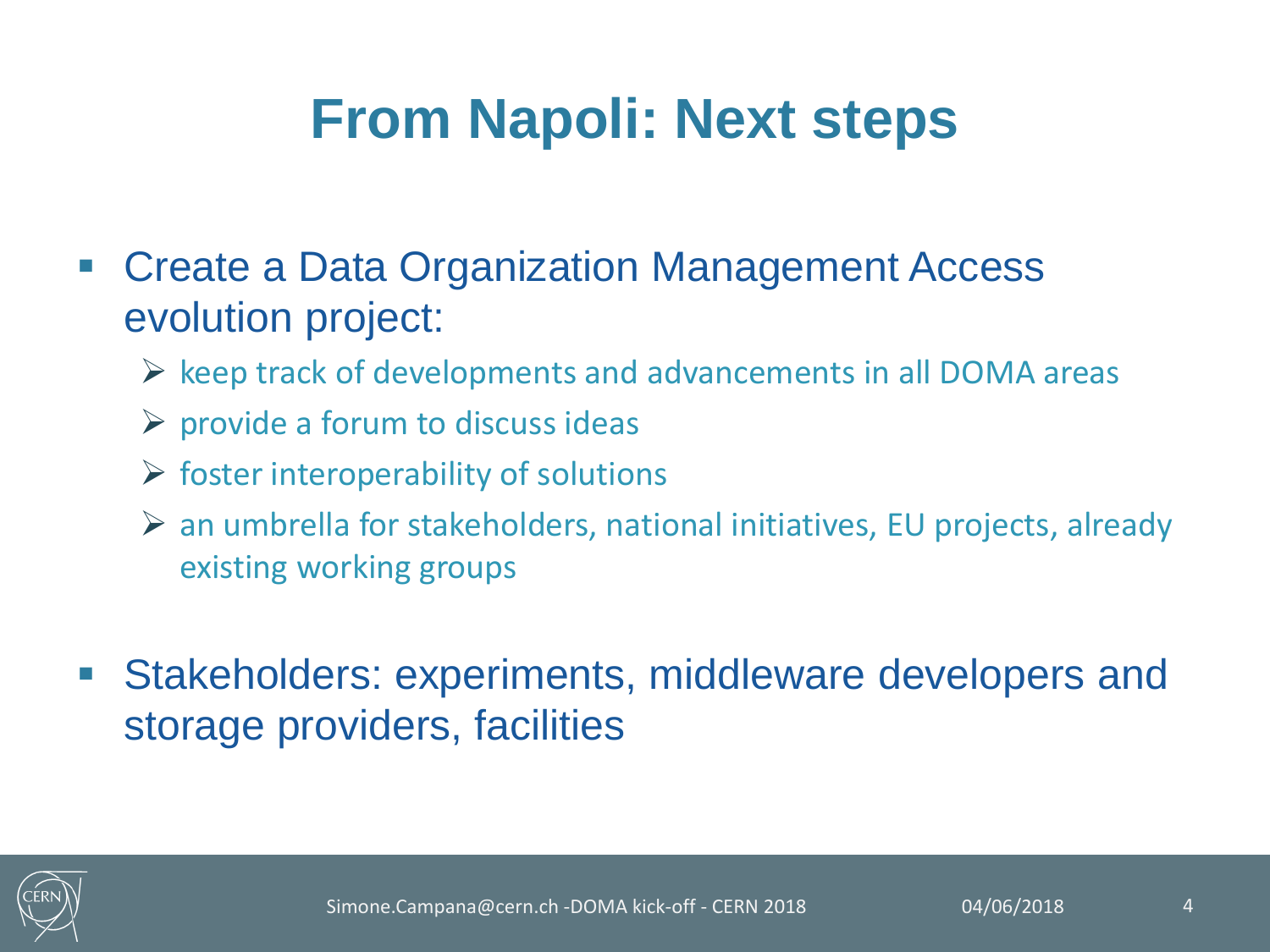### **News from the LHCC**

- The LHCC will start a review process of the WLCG strategy for HL-LHC
- **The timescale for the review is early next year. This is the starting** point for a several years process
- **There will be regular checkpoints of the progress after that**
- DOMA is a key aspect of the strategy and therefore will be a key area of the review process
- **The progress we make in the next six months will be extremely** valuable as input to the review
- We should be prepared to report regularly our progress